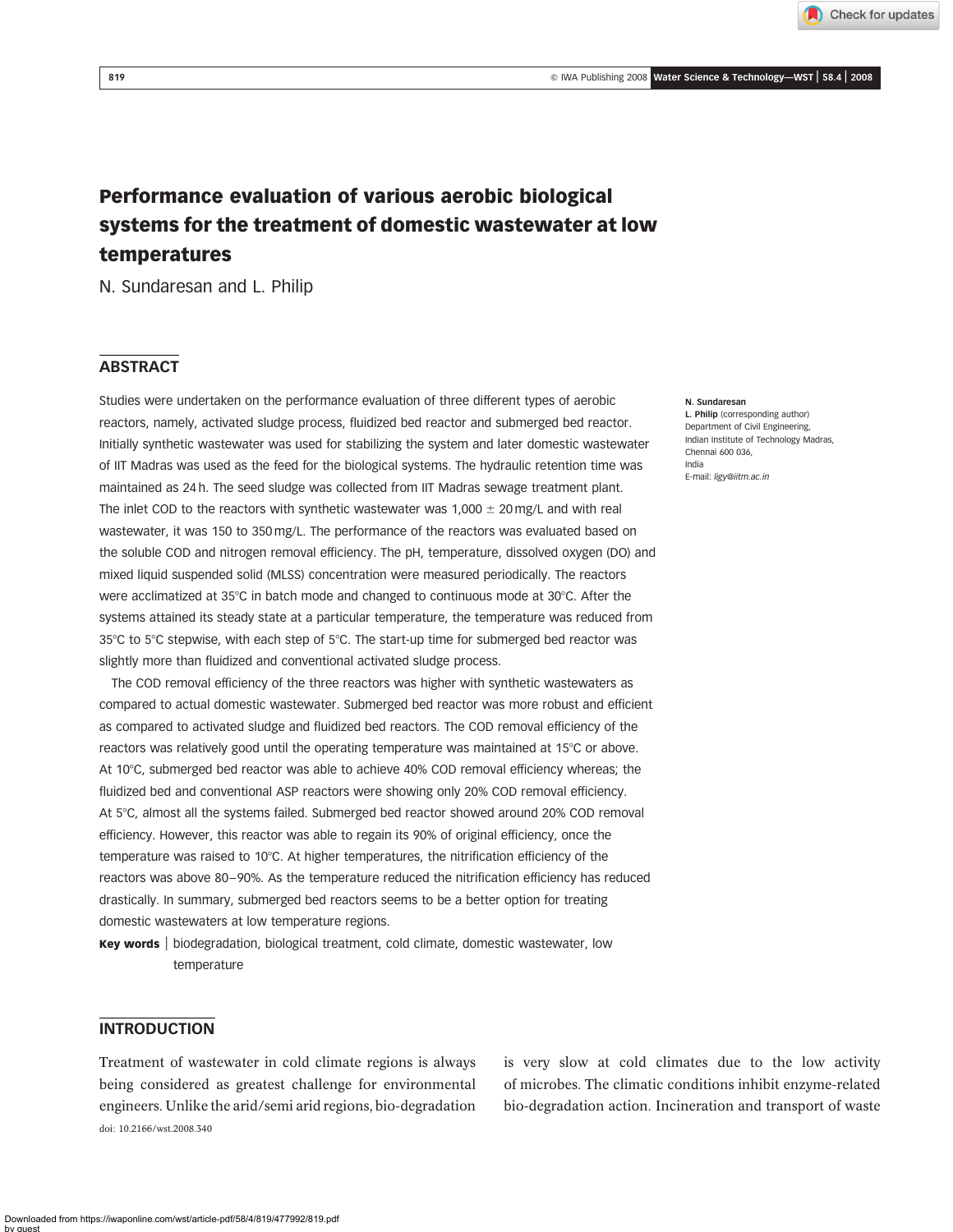from high altitude to arid/semi arid regions are the practiced options in environmentally sensitive areas like glaciers. Human habitations become essential in such places during war. For example, the Indian Army occupied the Siachen glacier–the world's highest battlefield.

Defense Research and Development Establishment (DRDE) in Gwalior has developed a new bacterial solution to keep the soldiers' makeshift loos clean. The bacterial cocktail can degrade human waste at low temperatures inside bio-digesters. Though these bio-digesters were widely installed in Siachen glacier, there remained certain difficulties like the large numbers of bio-digester required to fulfill the troop's deployment, requirement of more time for biodegradation and more complicated process. These problems may be partially taken care by aerobic processes.

There are a few reports available on the performance of aerobic biological systems under low temperatures. [Stephenson](#page-11-0) et al. (1983) had conducted a pilot scale study to determine the effects of transient temperature reductions from 17.5°C to 12.5°C, 10°C, 7.5°C and 6°C at low and high influent metal concentrations on the biodegradation of nitrilo triacetic acid (NTA),  $C_6H_9NO_6$ . They presented that NTA biodegradation in the activated sludge pilot plant deteriorated below 10°C, as anticipated, and that this deterioration was pronounced below  $7^{\circ}$ C. [Chapman \(1990\)](#page-10-0) reported the effect of higher temperature on an activated sludge process operated with extended aeration process. [Lishman](#page-10-0) *et al.* (2000) studied the temperature effects on wastewater treatment under aerobic and anoxic conditions. They compared the bio-solids production rates for Sequential Batch Reactors (SBRs) achieving carbon removal under aerobic or anoxic conditions as a function of temperature (14 $^{\circ}$ C and 20 $^{\circ}$ C) and found that the small range of temperature change was not a significant factor. [Lapara](#page-10-0) et al. (2001) studied the effect of temperature on the efficiency of soluble COD removal of a pharmaceutical wastewater. They have grown the culture at  $30^{\circ}$ C to  $60^{\circ}$ C with 5°C intervals in six batch bioreactors to elucidate the extend of soluble COD removal as a function of temperature. They had reported that the soluble COD removal in a given batch reactor declined by an average of  $60 \text{ mg/L}$  per $\textdegree C$ as the temperature increased.

[Osorio](#page-11-0) et al. (2002) conducted a study to determine the performance of a submerged biological aerated filter, composed of a double-layer bed at normal temperatures. They found that the elimination rates of the system were more than enough for effective removal of  $TBOD<sub>5</sub>$  and SS at relatively high loading rates. The maximum  $TBOD<sub>5</sub>$  and SS volumetric loads that can be applied, if effluent concentrations of under  $20 \,\text{mg}$  TBOD<sub>5</sub>/L and  $25 \,\text{mg}$  SS/L are to be achieved, correspond to  $4.87 \text{ kg} \text{ TBOD}_5/\text{m}^3/\text{d}$  and  $3.0 \text{ kg} \text{ S}\text{S/m}^3/\text{d}$ , respectively. [Morgan & Grant Allen \(2003\)](#page-11-0) analyzed the effects of temperature transient conditions on aerobic biological treatment of wastewater. They evaluated the effects of temperature variations on aerobic biological wastewater treatment with respect to treatment efficiency. The effects of controlled temperature shifts (from  $35^{\circ}$ C to  $45^{\circ}$ C and from  $45^{\circ}$ C to  $35^{\circ}$ C) and periodic temperature oscillations (from  $31.5^{\circ}$ C to  $40^{\circ}$ C, 6 day period, for 30 days) were assessed in 4 parallel, labscale sequential batch reactors (SBRs) that treated pulp and paper mill effluent. They found that the temperature upshifts (from  $35^{\circ}$ C to  $45^{\circ}$ C) had two major effects: a reduction (up to 20%) in soluble COD removal efficiency and an increase in effluent suspended solids (ESS) levels.

Apart from conventional activated sludge process, many other reactors are also being used for wastewater treatment. Reis et al. [\(1985\)](#page-10-0) studied the performance of an aerobic submerged bed reactor applied to the treatment of a concentrated effluent. They concluded that the aerobic submerged bed reactor seems to be adequate for the treatment of concentrated wastewaters. For the effluent with COD concentrations of 3,000–3,500 mg/L, COD removal efficiencies in the range of 60–80% were obtained with hydraulic retention times of 10–16 h. [Rosenberger](#page-11-0) et al. [\(2002\)](#page-11-0) had investigated the reactor performance, process stability and the membrane capacity in a membrane bioreactor treating domestic sewage. They observed that the performance of membrane bioreactor was better than that of conventional sewage works and the COD reduction reached 95% at low F/M ratios and was extremely stable. Nitrification was complete and up to 82% of the total nitrogen could be denitrified. [Kreuk](#page-10-0) *et al.* (2005) studied the formation of aerobic granules and conversion processes in an aerobic granular sludge reactor at moderate and low temperatures. They found that once a reactor is started up at higher temperatures it was possible to operate a stable aerobic granular sludge system at lower temperatures. Though there are a few studies on the temperature effect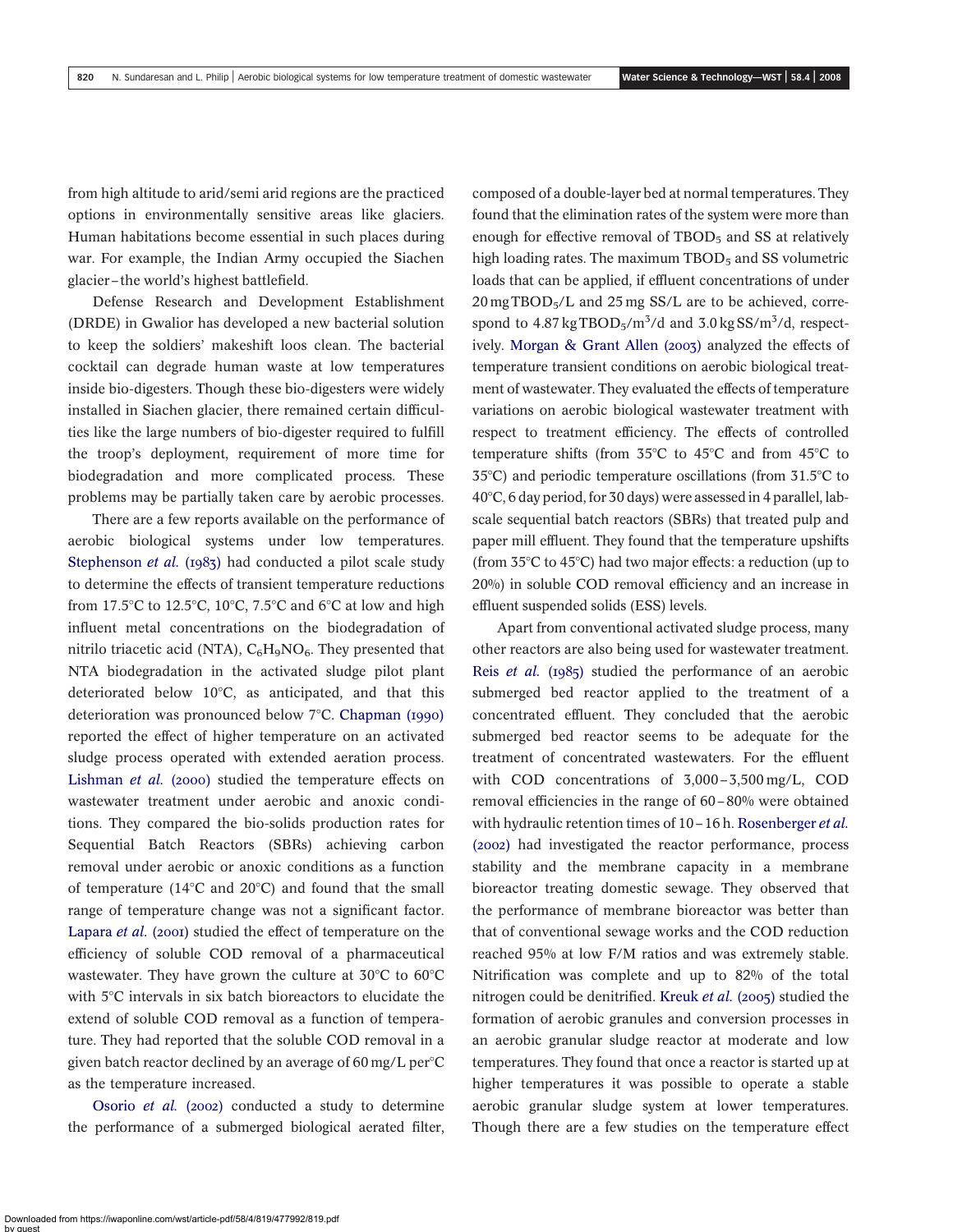<span id="page-2-0"></span>on activated sludge process, so far not much work has been carried out on the performance of various hybrid and high rate aerobic reactors under cold climates. Moreover, it is essential to develop a suitable bioreactor to treat the organic wastes in cold climate regions effectively and economically.

The main objective of the present study was to compare the performance of three aerobic biological systems namely activated sludge process working on extended aeration mode, fluidized bed reactor and a submerged bed reactor for treating domestic wastewater. The nitrification efficiency of the three systems was also monitored. Finally a management strategy based on treatment cost and reactor size was developed to design a proper waste treatment facility.

### MATERIALS AND METHODS

#### Chemical

The chemicals used in the present study were procured from Ranbaxy Fine Chemicals Limited. New Delhi, India. All chemicals used were of analytical grade (AR). The glassware used for the anaerobic reactor was supplied by Schott Duran, Germany, and COD ampoules used were procured from Borosil, India. All glassware used in the study were cleaned properly using tap water followed by distilled water and dried in an oven at  $105^{\circ}$ C for 1 h.

#### Seed sludge

The seed sludge was collected from the aeration tank of an Activated Sludge Process in the sewage treatment plant at Indian Institute of Technology Madras, Chennai. Settled sludge was added to the reactor (50% of reactor volume,  $MLSS = 2,500$  mg/L) for acclimatization. Acclimatization was conducted in a separate batch reactor (having a volume of 2 L), under aerobic environments. During acclimatization, the temperature was maintained at  $35^{\circ}$ C.

#### **Wastewater**

The composition of synthetic wastewater used in the present study is given in the Table 1. The synthetic media was composed in such a way that it imitates the domestic Table 1 | Composition of synthetic Wastewater

| Compound                       | Concentration  |
|--------------------------------|----------------|
| Dipotassium hydrogen phosphate | $1,000$ (mg/L) |
| Potassium dihydrogen phosphate | $1,000$ (mg/L) |
| Magnesium sulphate             | $120 \ (mg/L)$ |
| Cobalt chloride                | $36 \ (mg/L)$  |
| Ferric chloride                | $864 \ (mg/L)$ |
| Calcium chloride               | $600$ (mg/L)   |
| Urea                           | $1,000$ (mg/L) |
| Yeast extract                  | $400$ (mg/L)   |
| Dextrose (carbon source)       | $1,000$ (mg/L) |

wastewater. Sewage collected from Indian Institute of Technology Madras, Chennai, after primary treatment, was used as the real wastewater. The composition of wastewater is given in Table 2.

### ANALYTICAL METHODS

#### Biochemical oxygen demand (BOD)

BOD of liquid samples was estimated as per Standard Methods (Ref. No. 5210 BioChemical Oxygen Demand, [APHA 1998](#page-10-0)). 5-Day BOD test was conducted for estimating the BOD of the sample. Ten times diluted sample was taken in six bottles along with a blank.

Table 2 | Characteristics of domestic wastewater of IIT Madras, Chennai

| <b>Property</b>                 | Quantity    |
|---------------------------------|-------------|
| Soluble COD, mg/L               | $150 - 350$ |
| Soluble BOD, mg/L               | $90 - 120$  |
| Total solids, mg/L              | 415         |
| Total dissolved solids, mg/L    | 278         |
| Dissolved volatile solids, mg/L | 183         |
| Dissolved fixed solids, $mg/L$  | 95          |
| Total suspended solids, mg/L    | 137         |
| Volatile suspended solids, mg/L | 88          |
| Fixed suspended solids, mg/L    | 49          |
| pН                              | $6 - 6.5$   |
| Dissolved oxygen, mg/L          | Below 1     |
| Total Kieldahl Nitrogen, mg/L   | $10 - 30$   |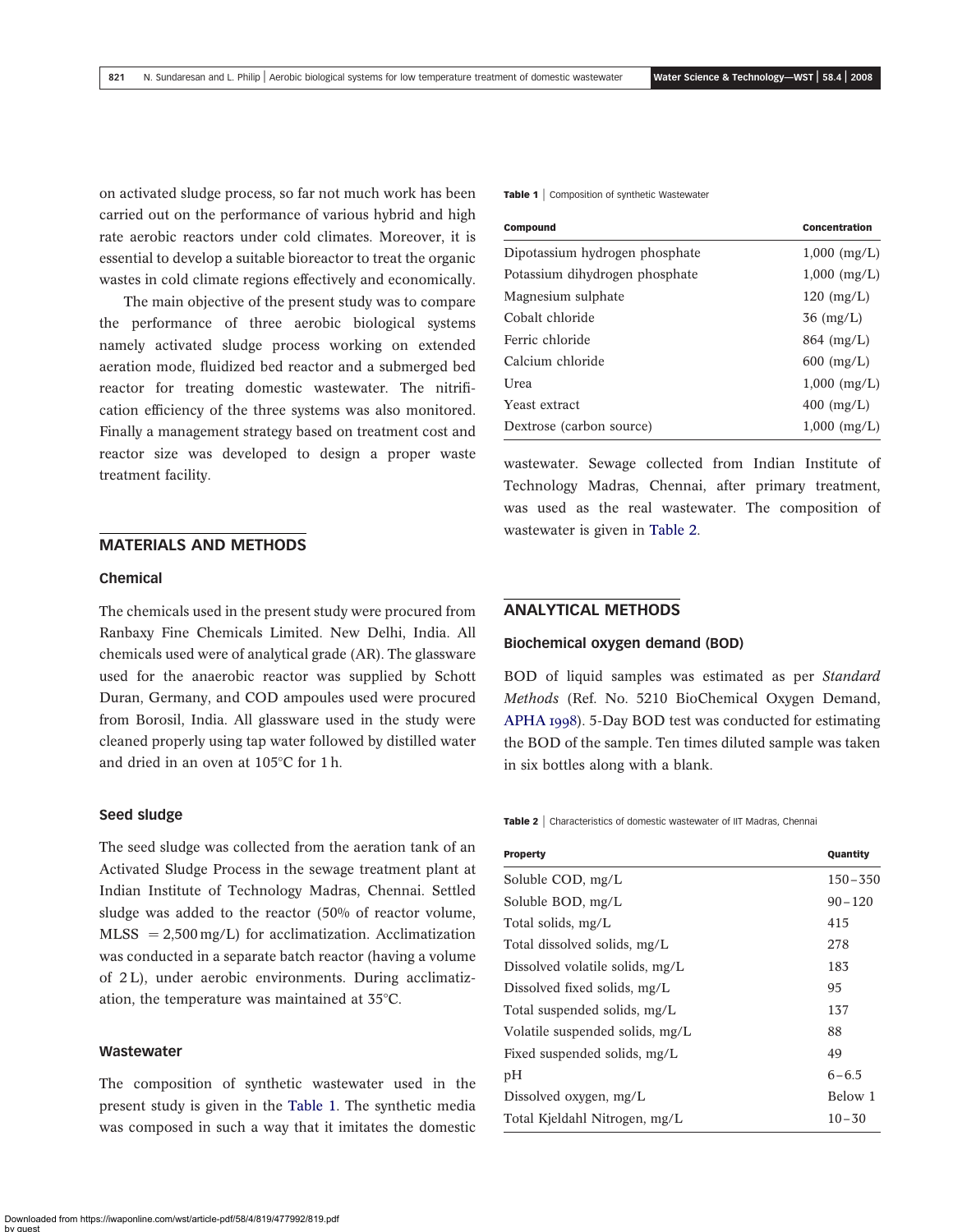#### Chemical oxygen demand (COD)

COD of liquid samples was estimated as per Standard Methods (Ref. No. 5220 Chemical Oxygen Demand, [APHA](#page-10-0) [1998](#page-10-0)). Closed reflex method was followed. Digestion was carried out in a Hach COD digester (Model 45600, USA) fitted with temperature controller and timer.

#### Total Kjeldahl nitrogen (TKN)

TKN of liquid samples was estimated as per Standard Methods (Ref. No. 4500-N<sub>org</sub> Macro-Kjeldahl Method, [APHA 1998](#page-10-0)). To estimate Ammonia Nitrogen (NH<sub>3</sub>-N), colorimetric method adopting a process known as Nesslerization was followed. This involves pretreatment to remove turbidity producing compounds and adding Nessler reagent ([APHA 1998](#page-10-0)). Nitrate Nitrogen  $(NO<sub>3</sub>-N)$  was estimated by ion chromatography analyses, as suggested in Standard Methods ([APHA 1998](#page-10-0)). Dionex LC-20 Ion Chromatograph with ED-50 electrochemical detector and IP-25 isocratic pump was used for the analyses. The instrument was calibrated using two standard solutions containing 25 and 50 mg NO/L. The chromatograph was operated at a flow rate  $= 1.0$  mL/min to obtain optimal peak detection. Samples were filtered before they were injected into the

instrument, using Whattman 0.45  $\mu$ m filters. A 12 mM NaOH eluent solution was used for isocratic elution of anions, and to frequently flush both the exchange column and the guard column for maximum precision. The samples were analysed for the pH, MLSS, MLVSS, and dissolved oxygen as per the methods described in [APHA \(1998\)](#page-10-0).

### EXPERIMENTAL METHODS

### Reactor configuration and fabrication

Entire study was conducted in an incubator. The reactors were designed after considering the volume of the incubator, feed flow rate (HRT) and settling time. Three reactors were used in the present study, i) an extended aeration system, ii) a fluidized bed reactor and iii) a submerged bed reactor. All the reactors were of same size, shape and volume. The settling tank of the reactor was designed inside the aeration tank, which helped to achieve 100% recirculation without incurring any additional effort. The reactors were made up of fiber glass material. The schematic of the continuous system is shown in Figure 1a and b. The operating parameters of the bioreactors are presented in [Table 3](#page-4-0).



Figure  $1 \mid a$ ) Schematic of the experimental set-up, b) Cross sectional view of reactor.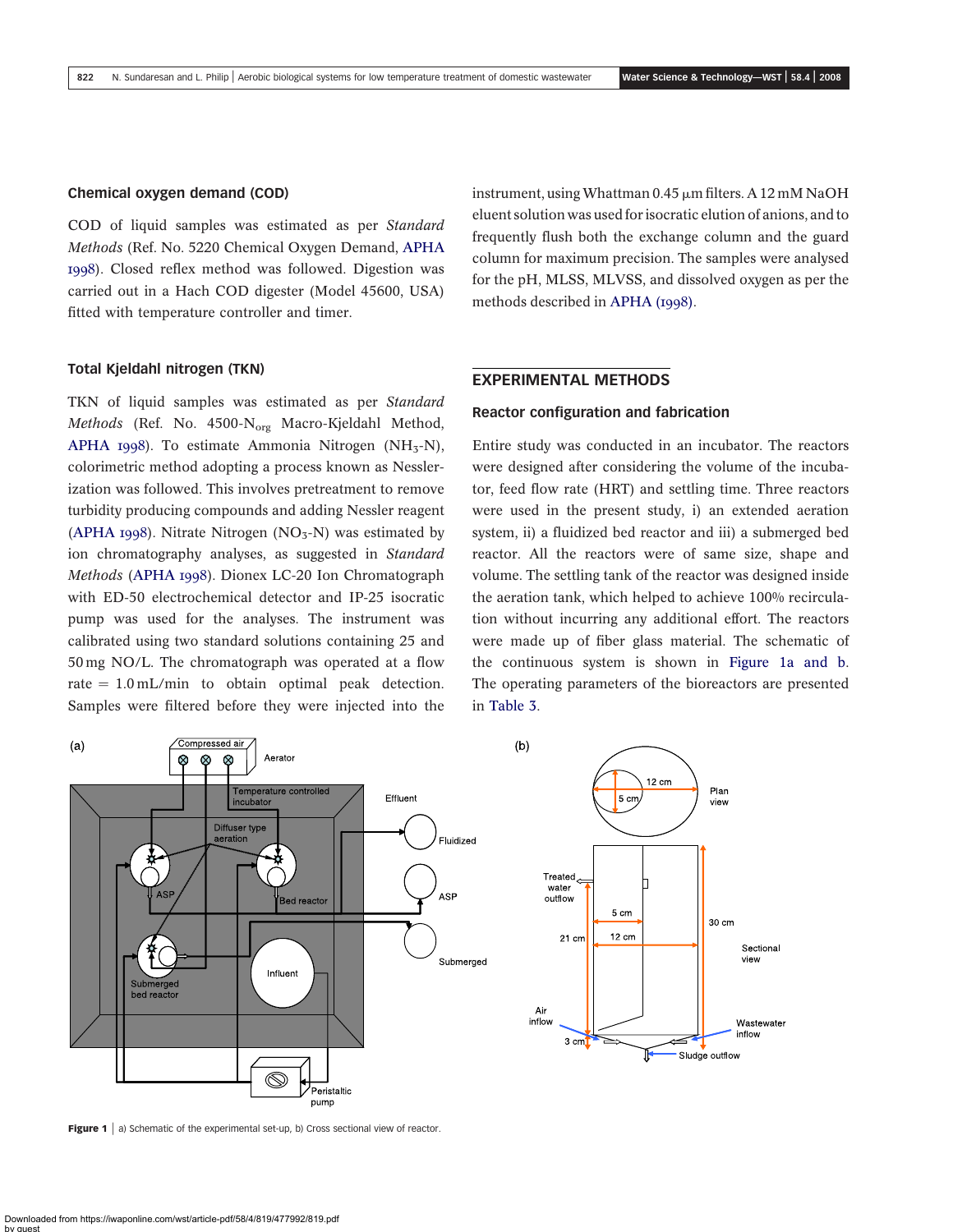<span id="page-4-0"></span>Table 3 | Reactor details

| <b>Parameter</b>                       | Quantity                                                    |  |  |
|----------------------------------------|-------------------------------------------------------------|--|--|
| <b>Reactor</b>                         |                                                             |  |  |
| Volume of bioreactor (L)               | 2                                                           |  |  |
| Volume of settling tank (L)            | 0.4                                                         |  |  |
| Recirculation ratio                    | 1                                                           |  |  |
| Hydraulic retention time (h)           | 24                                                          |  |  |
| <b>Start up condition</b>              |                                                             |  |  |
| Temperature range $(^{\circ}C)$        | $35^{\circ}$ C – $5^{\circ}$ C at $5^{\circ}$ C<br>interval |  |  |
| $COD$ of feed $(mg/L)$                 | 1,000                                                       |  |  |
| $MLSS$ Conc (mg/L)                     | $3,000 - 4,000$                                             |  |  |
| Wastage rate from recycle line (L/day) | Nil                                                         |  |  |
| pН                                     | $6.8 - 7.0$                                                 |  |  |
| F:M ratio range                        | $0.05 - 0.10$                                               |  |  |

#### Startup of the reactor

The initial seed sludge collected from the aeration tank of an ASP in the sewage treatment plant at IIT, Madras, Chennai was acclimatized to the synthetic wastewater in the laboratory environment, in batch mode. 200 ml of seed sludge was added to 2L of synthetic wastewater ([Table 1\)](#page-2-0) and the contents were aerated. Every day, 200 ml of reactor contents was wasted and 200 ml of fresh synthetic wastewater was added to the system. Mixed Liquid Suspended Solids (MLSS) concentration and residual COD were monitored continuously, until the system reached a steady state. The start-up of the reactor was done at  $35^{\circ}$ C. The temperature and feed composition of all the reactors were changed as per the schedule given in Table 4

# RESULTS AND DISCUSSION PERFORMANCE OF **REACTORS**

The reactors were acclimatized at  $35^{\circ}$ C in batch mode. Once the reactors reached steady state, they were operated in continuous mode at  $30^{\circ}$ C and  $25^{\circ}$ C with synthetic wastewater under aerobic condition. At  $25^{\circ}$ C, the feed was changed to primary treated domestic wastewater and the performances of the reactors were monitored in terms of COD, nitrate and ammonia removal. MLSS concentration of 2,500 to 3,000 mg/L was maintained in the reactors. Once the reactors reached steady state condition with respect to COD removal, temperature was changed 20 $^{\circ}$ C. The step was followed at 15 $^{\circ}$ C,  $10^{\circ}$ C and 5 $^{\circ}$ C. The performance of the system under sudden change in temperature was also studied. The MLSS concentrations, DO, pH and temperature in the reactors were also monitored periodically.

#### COD removal at  $35^\circ$ C with synthetic wastewater

The COD removal efficiency in all the three reactors during startup period is presented in [Figure 2.](#page-5-0) This stage; the reactors were operated in batch mode at a temperature of 35°C for 12 to 18 days until steady state in terms of COD removal efficiency was achieved. Immediately after starting the reactors with dextrose as the sole carbon source, COD removal efficiency was around 35% in both activated sludge process and fluidized bed reactors and 30% in submerged bed reactor. After 15 days of operation, the COD removal efficiency of submerged bed reactor reached 83% and activated sludge process and fluidized bed reactors reached

| SI no          | Days of operation | Temperature (°C) | <b>Type of feed</b> | HRT(h) | <b>Mode of operation</b> | COD range (mg/L) | <b>Change of temperature</b> |
|----------------|-------------------|------------------|---------------------|--------|--------------------------|------------------|------------------------------|
| $\mathbf{1}$   | $1 - 15$          | 35               | Synthetic feed      | 24     | Batch                    | 1000             | After attaining steady state |
| 2              | $16 - 32$         | 30               | Synthetic feed      | 24     | Continuous               | 1000             | After attaining steady state |
| 3              | $32 - 47$         | 25               | Synthetic feed      | 24     | Continuous               | 1000             | After attaining steady state |
| $\overline{4}$ | $48 - 65$         | 25               | Real wastewater     | 24     | Continuous               | 150 to 350       | After attaining steady state |
| $\overline{5}$ | $66 - 86$         | 20               | Real wastewater     | 24     | Continuous               | 150 to 350       | After attaining steady state |
| 6              | $87 - 101$        | 15               | Real wastewater     | 24     | Continuous               | 150 to 350       | After attaining steady state |
| 7              | $102 - 118$       | 10               | Real wastewater     | 24     | Continuous               | 150 to 350       | After attaining steady state |
| 8              | $119 - 132$       | 5                | Real wastewater     | 24     | Continuous               | 150 to 350       | After attaining steady state |
| 9              | $133 - 146$       | 10               | Real wastewater     | 48     | Continuous               | 150 to 350       | After attaining steady state |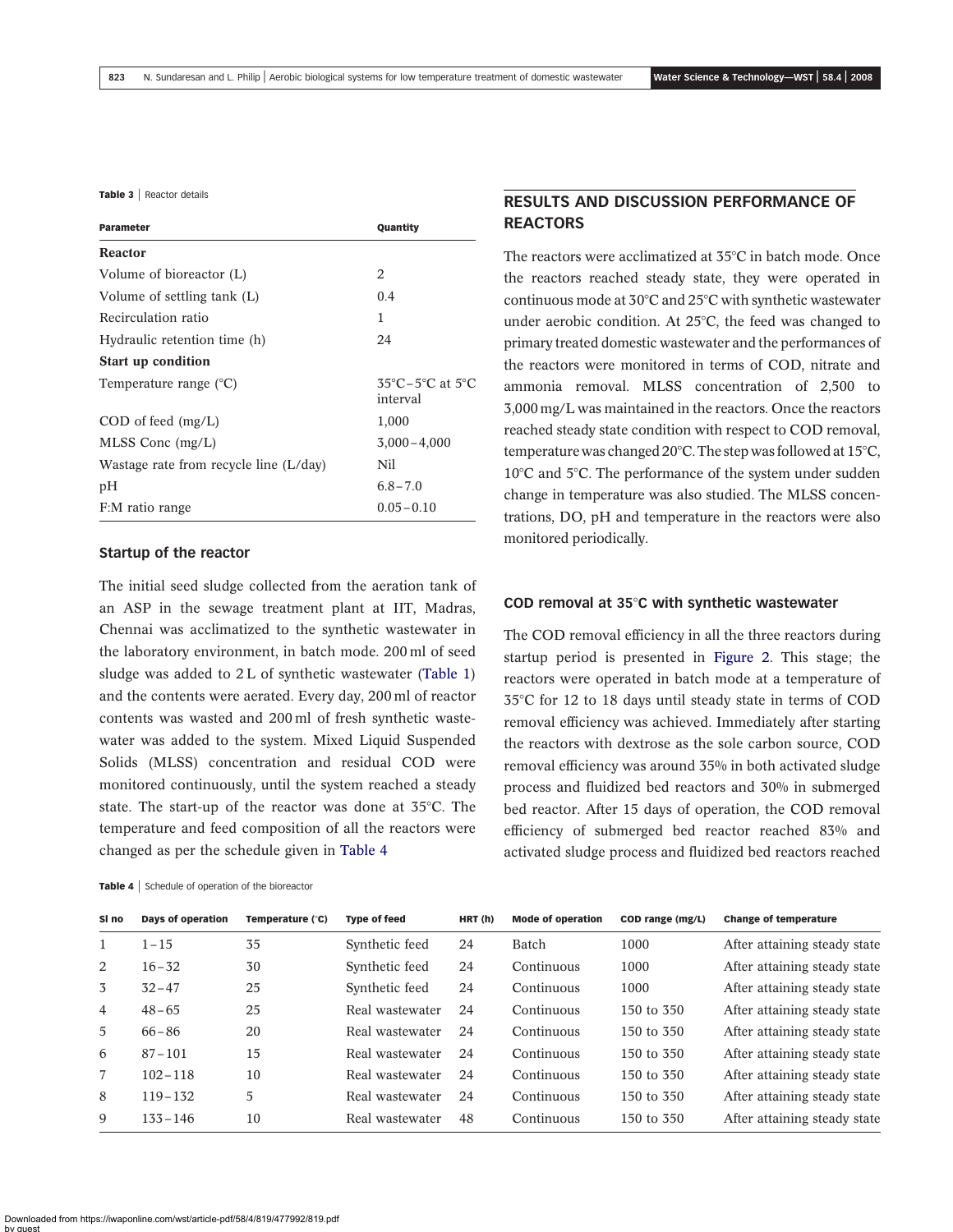<span id="page-5-0"></span>

Figure  $2 \mid$  COD removal efficiency of different reactors at 35°C with synthetic wastewater

68% and 70%, respectively. During the earlier stages, the efficiency of the submerged bed reactor was less. This may be due to the low concentration of biomass on the submerged bed which took time to grow in number. Once the reactors maintained a constant COD removal efficiency, the system was converted into continuous mode operation and temperature was changed to  $30^{\circ}$ C for further study. The MLSS concentrations of the ASP and fluidized bed reactors were 3800 mg/L and 3700 mg/L, respectively.

#### COD removal at  $30^{\circ}$ C with synthetic wastewater

The reactors were operated in continuous mode with a Hydraulic Retention Time (HRT) of 24 h. COD removal efficiency of all the three reactors has been measured on daily basis and the results are presented in Figure 3. Submerged bed reactor has shown a uniform and steady



**Figure 3** COD removal efficiency of various reactors at  $30^{\circ}$ C with synthetic wastewater

increase in efficiency and it attained 88% removal efficiency at steady state. However, the fluidized bed and ASP reactor attained a removal efficiency of only 79% and 76%, respectively at steady state.

The MLSS concentration in fluidized and conventional ASP was 3,600 and 3,750 mg/L, respectively. After 17 days of operation the system was reached the steady state. At this stage, the temperature of the system was reduced to  $25^{\circ}$ C.

#### COD removal at  $25^\circ$ C with synthetic wastewater

The sudden reduction in temperature didn't affect the efficiency of the reactors significantly. The final COD removal efficiency at  $25^{\circ}$ C with synthetic feed was  $84\%$ for submerged bed reactor and 75% for other two reactors. The MLSS concentration in fluidized and conventional ASP was 3,550 and 3,500 mg/L, respectively. There was some washout of sludge in these reactors. This may be the reason for the decrease in performance of these reactors. After 15 days of operation, the system reached the steady state. During this period, the feed was changed to domestic wastewater and the temperature was maintained at  $25^{\circ}$ C.

# PERFORMANCE OF AEROBIC REACTORS FED WITH REAL DOMESTIC WASTEWATER

### COD removal at  $25^\circ$ C with domestic wastewater

The performance of the reactors after introducing the primary treated sewage is shown in [Figure 4a and b](#page-6-0). During this period, significant sludge wash-out took place in both fluidized bed and ASP reactors. The MLSS concentration reached as low as 1,300 mg/L. Fresh sludge was added twice to compensate the sludge wash-out. However, there was no significant adverse effect in the performance of submerged bed reactor. At steady state, COD removal efficiencies were 82% for submerged bed reactor, 65% for fluidized bed reactor and 52% for ASP. The disturbances in the system might have caused due to the very low concentration of influent COD (150–350 mg/L) and high fluctuations in the influent characteristics as compared to the synthetic wastewater.

During this period of operation, approximately 2,000 mg/L of MLSS was added twice to both fluidized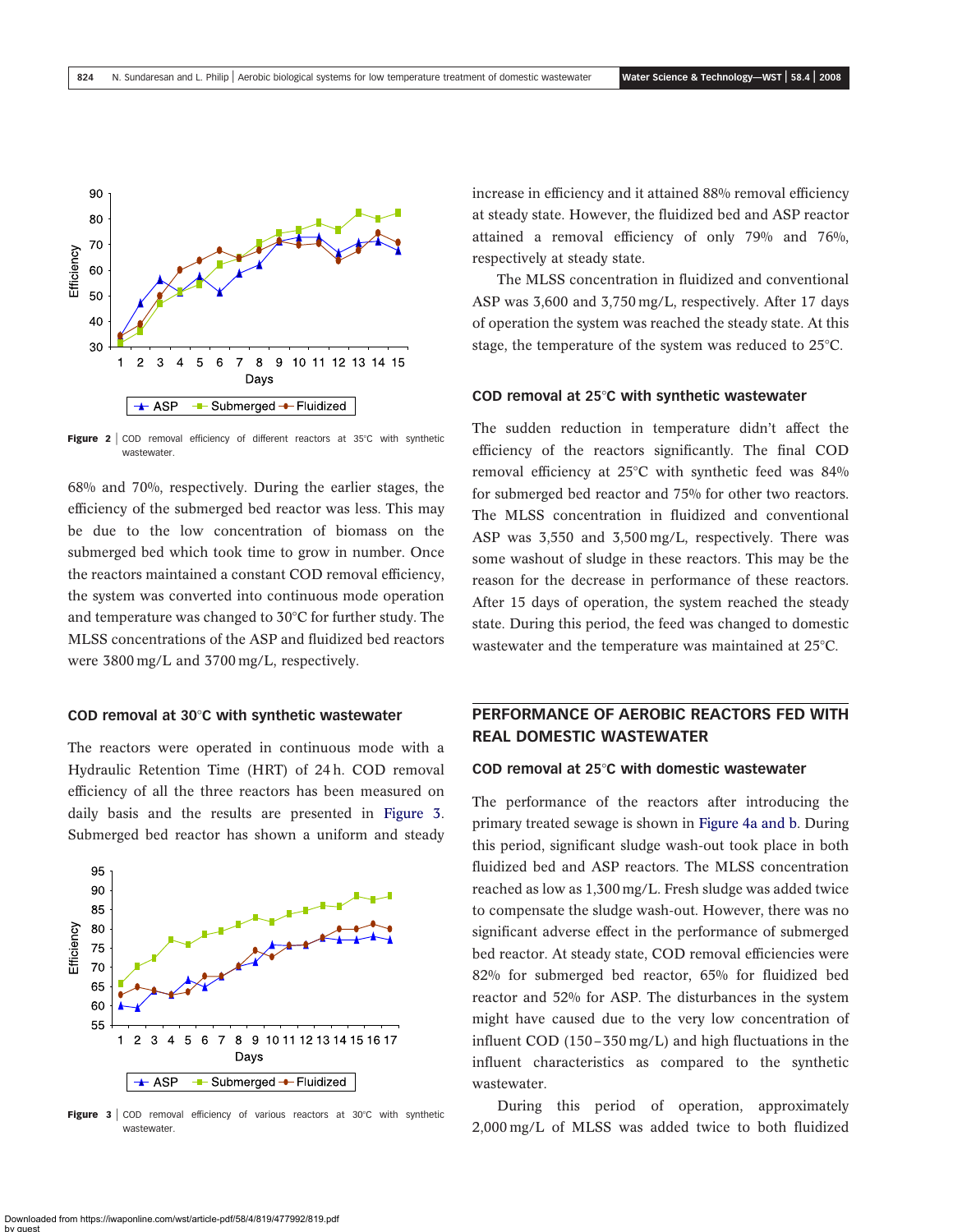<span id="page-6-0"></span>

Figure 4  $\vert$  a) Influent and effluent COD values of various reactors at 25°C with real wastewater, b) COD removal efficiency of various reactors at 25°C with real wastewater.

bed and ASP reactors for compensating the sludge losses due to wash-out. However, the MLSS concentration retained in fluidized bed and conventional ASP reactors was 1,600 and 1,300 mg/L, respectively.

The pH and dissolved oxygen content of the reactors were also monitored periodically and the results are presented in Figure 5a and b, respectively. It was noticed that there was not much of change in the pH of the systems. Dissolved oxygen concentration in all the reactors was in the range of 1.5–2.7 mg/L, which is the recommended concentration for activated sludge processes.

### COD removal at  $20^{\circ}$ C with domestic wastewater

Submerged bed reactor has shown a uniform and steady COD removal efficiency and it attained 78% removal efficiency at steady state, when the reactor was operated at 20°C. However, the fluidized bed and ASP reactors



Figure  $5 \mid a$ ) Dissolved oxygen concentration profile in various reactors during operation, b) pH profile of various reactors during operation.

attained only 68% and 71% removal efficiency, respectively at steady state. The COD removal efficiency of all the three reactors at  $20^{\circ}$ C is shown in Figure 6. The MLSS concentration in fluidized and conventional ASP was



Figure 6  $\vert$  COD removal efficiency of various reactors at 20°C while treating domestic wastewater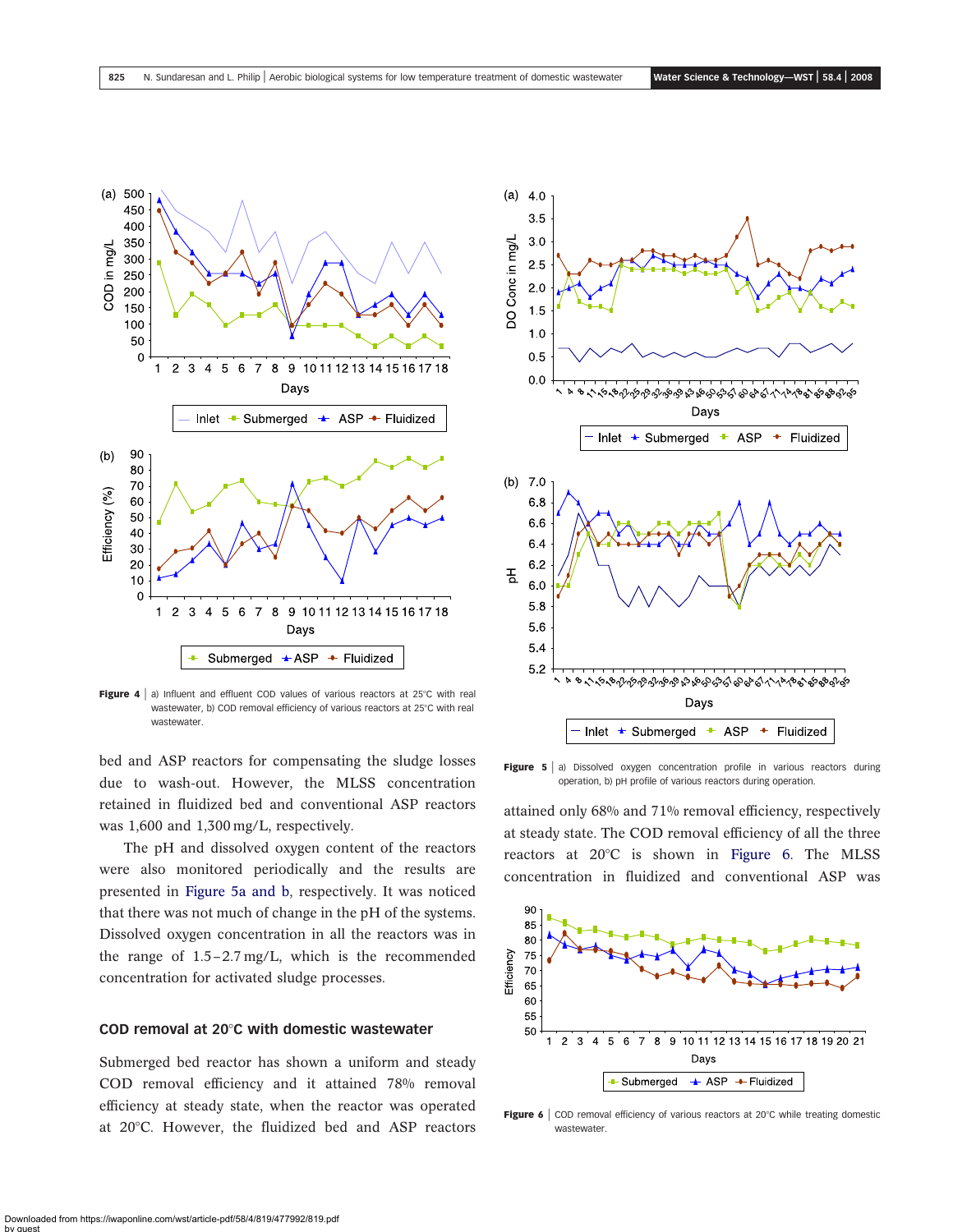1,850 and 2,000 mg/L, respectively. After 15 days of operation, the bio-systems attained steady state. The system temperature was changed to  $15^{\circ}$ C after 21 days of operation.

#### COD removal at 15 $\degree$ C with domestic wastewater

Submerged bed reactor has shown fluctuations in COD removal efficiency, when the operating temperature was reduced to  $15^{\circ}$ C, and it attained 74% COD removal efficiency at steady state. The fluidized bed and ASP reactors attained 63% and 67% removal efficiency, respectively at steady state. The MLSS concentration in fluidized and conventional ASP was 1,900 and 2,000 mg/L, respectively. No wash-out of sludge was observed while changing the temperature from  $20^{\circ}$ C to 15°C. However, the overall MLSS concentration in the system was less as compared to that at  $25^{\circ}$ C and  $30^{\circ}$ C. The reactors attained steady state after 15 days of operation, and the system temperature was changed to  $10^{\circ}$ C.

#### COD removal at 10 $\degree$ C with domestic wastewater

There was a steady decrease in COD removal efficiency in both submerged bed and fluidized bed reactors when the systems were operated at 10°C. At steady state, COD removal efficiencies of submerged and fluidized bed reactors were 39% and 23%, respectively. ASP reactor could achieve a maximum of 20% COD removal efficiency at this temperature. After 7th day of operation at  $10^{\circ}$ C, sudden drop in efficiency was observed in activated sludge process reactor. The COD removal efficiency of all the three reactors at 10°C is shown in Figure 7. The MLSS concentration in fluidized and conventional ASP was 1,200 and 1,150 mg/L, respectively. Moderate washing out of sludge was observed while changing the temperature from  $15^{\circ}$ C to  $10^{\circ}$ C in both the ASP and fluidized bed reactors. After 15 days of operation the operating temperature of the reactors was changed to  $5^{\circ}$ C.

### COD removal at  $5^\circ$ C with domestic wastewater

Immediately after changing the temperature to  $5^{\circ}$ C, significant wash out of biomass was observed in both ASP and



Figure 7  $\vert$  COD removal efficiency of various reactors at 10°C while treating domestic wastewater

fluidized bed reactors. No biomass was retained in these reactors. Also the COD removal efficiencies of both the reactors became almost zero. However, submerged bed reactor was able to withstand the adverse condition though there was decrease in the COD removal efficiency.

## Response of reactors to sudden changes in temperatures

After 14 days of operation, the system temperature was again changed from  $5^{\circ}$ C to 10 $^{\circ}$ C. The HRT of the systems were maintained as 24 h. Also 2,500 mg/L of fresh biomass which was well acclimatized at  $10^{\circ}$ C, was added to both ASP and fluidized bed reactors. However, the fresh sludge was not able to acquaint with the reactors. Moderate washing out of sludge was observed in the ASP and fluidized bed reactors. The submerged bed reactor was able to regain 90% of its earlier performance in just four days of operation. Both fluidized and ASP reactors were attained 18% and 10% respectively, at steady state. This clearly shows that submerged bed reactor was able to withstand the sudden changes in temperatures. The overall performance of the reactors in terms of COD removal efficiency is shown in [Figure 8](#page-8-0)

#### Nitrogen balance

The influent total Kjeldahl nitrogen concentration was in the range of 10 to 30 mg/L and ammoniacal nitrogen concentration was in the range of 10 to 25 mg/L. The effluents also had 3 to 4 mg/L of ammoniacal nitrogen,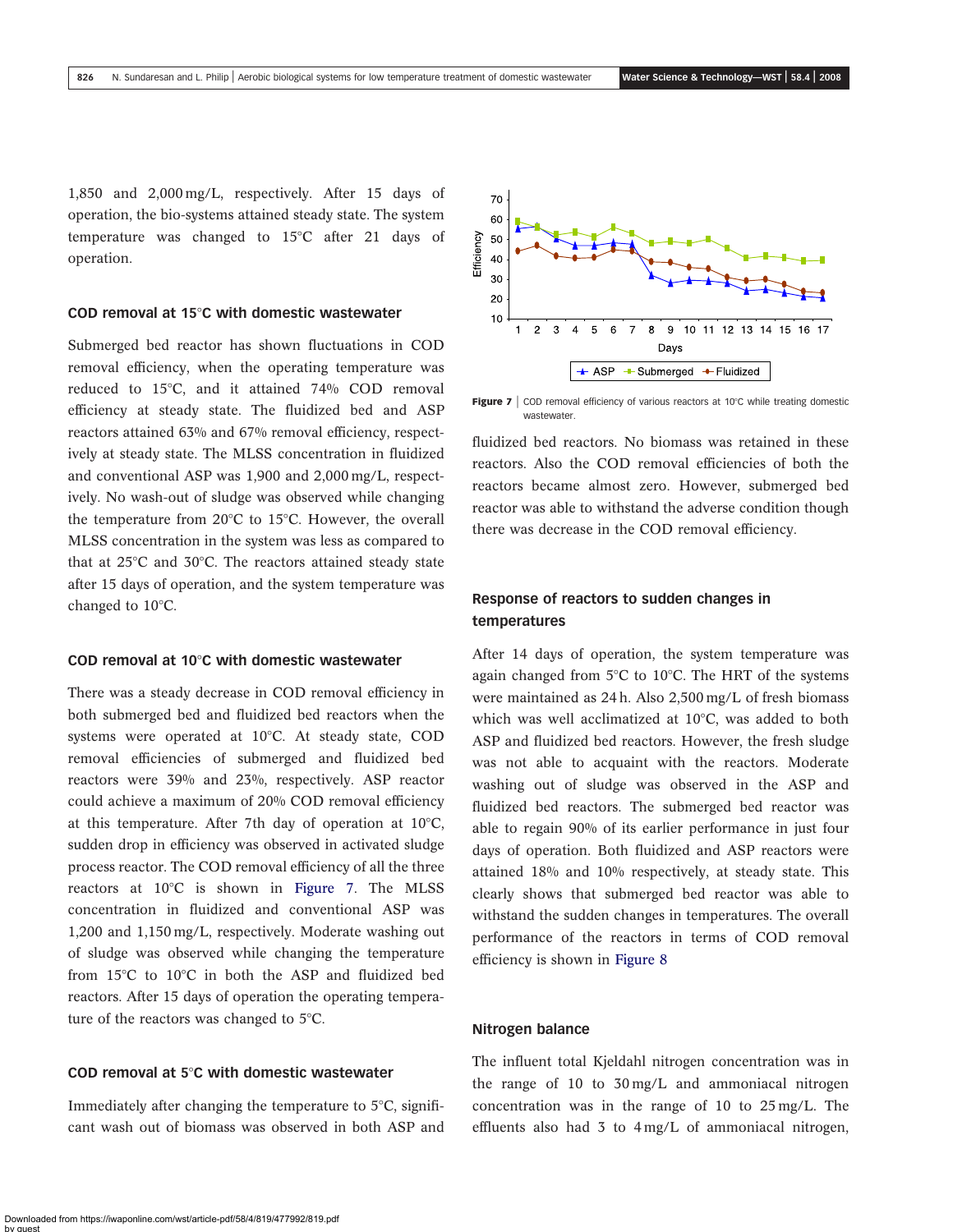<span id="page-8-0"></span>

Figure 8 | Overall COD removal efficiency of various reactors at different operating conditions.

which shows that the nitrification in the system was not complete.

The effluent  $NO<sub>3</sub>-N$  present in the system at various temperatures is given in Figure 9. The influent had negligible amount of  $NO<sub>3</sub>-N$ . However, the  $NO<sub>3</sub>-N$  concentration of the effluents was in the range of 10 to 35 mg/L, which is moderately higher than the discharge standards of 10 to 20 mg/L of  $NO<sub>3</sub>-N$ . These figures clearly indicate that significant amount of nitrification took place in the system. At  $25^{\circ}$ C, approximately 80 to 90% of nitrification occurred in all the three reactors. However, the nitrification efficiency slightly reduced to 70 to 80% during  $20^{\circ}$ C and 15°C. Nitrification efficiency of the reactors reduced significantly at  $10^{\circ}$ C as compared to that at  $20^{\circ}$ C.

#### Benefit–cost analysis

The  $C_{++}$  program was used to carry out the benefit–cost analysis of the developed process. It is capable of designing the system at various temperatures. Also the provision was given to carry out the rough cost estimate of the process. By providing the detailed construction, maintenance and



Figure 9 | Nitrate-N concentration in the effluent of different reactors.

operation cost involved in the system, the exact estimate can be done.

Two systems (extended aeration and activated sludge process) were selected for the analysis. The input data like flow rate, BOD, COD, biomass concentration, decay rate etc were maintained as same for both the system. Then the design and estimation was carried out by setting the temperature at  $10^{\circ}$ C and  $5^{\circ}$ C. The cost involved for the system at  $5^{\circ}$ C is approximately 1.2 to 1.5 times higher than that at  $10^{\circ}$ C. The cost involved for rising the temperature of the system by  $1^{\circ}$ C was manually calculated as Rs 10/m<sup>3</sup>/day. By applying appropriate correction to biokinetic parameters, one can find out the time required to achieve the required treatment efficiency in different biological reactors for a given temperature. Once the required HRT is known for a given temperature, the reactor size and cost of construction can be calculated. By increasing the temperature, the change in HRT and reduction in construction and operation cost can be found out. The sum of construction and operation cost along with the cost involved for rising temperature will give the actual cost of the system. By comparing these two costs, one can optimize the operating conditions in such a way that the total cost will be minimized. Here one point should be noted. Once the influent temperature is rose to a particular level, there is no need to supply heat energy to maintain the temperature provided; the heat lost from the reactor is minimized. Biological reactions are exothermic and they generate lot of heat energy. This concept is demonstrated in the following section. The bio-kinetic parameters calculated for different temperatures are presented in [Table 5.](#page-9-0) The kinetic parameter  $'K'$  value is obtained by using the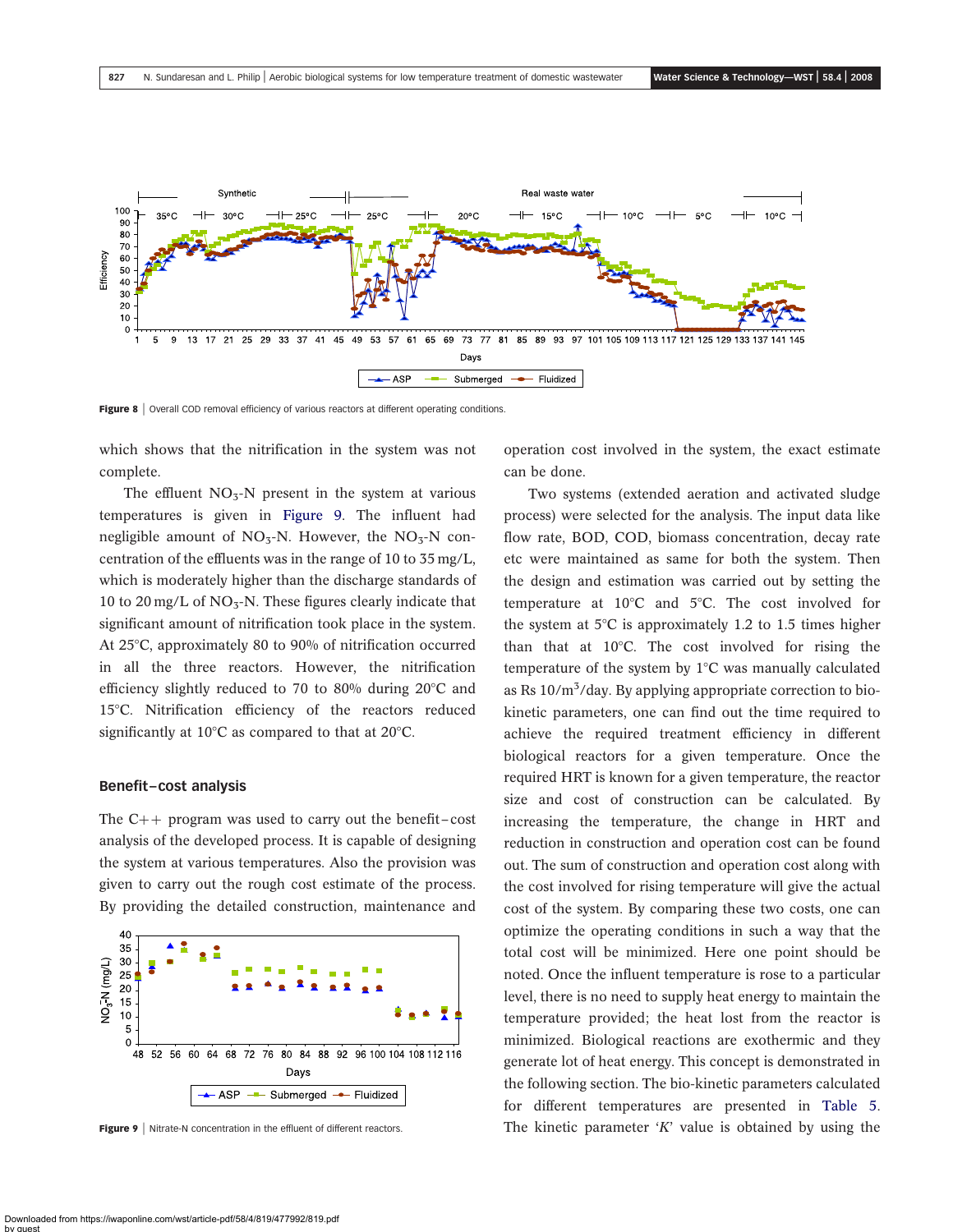| SI no          | Temp $(^{\circ}C)$ | <b>Type of feed</b> | $K$ (asp) | K (sub) | K (flu) | <b>ASP</b> | <b>SUB</b> | <b>Fluid</b> |
|----------------|--------------------|---------------------|-----------|---------|---------|------------|------------|--------------|
| $\mathbf{1}$   | 35                 | Synthetic WW        | 0.052     | 0.067   | 0.057   | 36.344     | 28.290     | 33.525       |
| 2              | 30                 | Synthetic WW        | 0.063     | 0.087   | 0.070   | 29.958     | 21.896     | 27.199       |
| 3              | 25                 | Synthetic WW        | 0.062     | 0.073   | 0.062   | 30.849     | 25.817     | 30.849       |
| $\overline{4}$ | 25                 | Real WW             |           | 0.071   |         |            | 26.708     |              |
| 5              | 20                 | Real WW             | 0.051     | 0.066   | 0.045   | 37.344     | 28.691     | 42.309       |
| 6              | 15                 | Real WW             | 0.044     | 0.060   | 0.039   | 43.114     | 31.823     | 48.526       |
| $\overline{7}$ | 10                 | Real WW             | 0.010     | 0.021   | 0.011   | 189.083    | 92.113     | 165.907      |
| 8              | 5                  | Real WW             | 0.001     | 0.009   | 0.001   | 1897.462   | 210.829    | 1897.462     |
| 9              | 10                 | Real WW             | 0.004     | 0.018   | 0.008   | 500.495    | 106.519    | 238.313      |

#### <span id="page-9-0"></span>Table 5 | Bio-kinetic parameters of the developed processes

experimental results. Later, the HRT of the system is estimated by assuming the influent BOD concentration as 250 mg/L and effluent BOD concentration as 30 mg/L

The comparison of the cost involved on the developed activated sludge process and submerged bed process were tabulated in Tables 6 and 7. The cost of construction is taken as a one time investment, which includes the approximate cost involved from planning to commission of the reactors, whereas the cost of energy required for elevating the temperature was a recurring cost which was calculated annually. Though the cost required for elevating the temperature is very high and recurring nature, it will be advisable to raise the temperature to meet the desired discharge standards rather than increasing the HRT of the system. At low temperatures, the biological activity is almost negligible. Hence, by increasing the HRT to any level will not affect the COD removal efficiency of the system. A continuously heated building is not necessary to maintain treatment efficiency. Operator comfort and convenience are the only justifications for such energy inputs. If the incoming sewage is 10°C or warmer there is sufficient heat in the liquid to sustain a protected treatment process. Also the biological reactions are exothermic in nature, which will supplement the reactor liquid temperature. A standby heat source and emergency power are recommended for extended power failures and other emergencies.

HRT (hrs)

| Table 6   Cost comparison of the developed ASP process |
|--------------------------------------------------------|
|                                                        |

|              |                                |                        |                                   |                     | Cost                                   |                                           |                                  |
|--------------|--------------------------------|------------------------|-----------------------------------|---------------------|----------------------------------------|-------------------------------------------|----------------------------------|
| SI no        | <b>Influent</b><br>temp $(°C)$ | Reactor<br>temp $(°C)$ | K value for<br>ASP process (1/hr) | <b>HRT</b><br>(hrs) | Approx. cost of<br>construction (lakh) | Approx.cost of<br>energy regd (lakh/year) | <b>Total cost</b><br>(lakh/year) |
| $\mathbf{1}$ | 35                             | 35                     | 0.052                             | 36.344              | 378.59                                 | 0.00                                      | 378.59                           |
| 2            | 30                             | 30                     | 0.063                             | 29.958              | 312.06                                 | 0.00                                      | 312.06                           |
| 3            | 25                             | 25                     | 0.062                             | 30.849              | 321.34                                 | 0.00                                      | 321.34                           |
| 4            | 20                             | 20                     | 0.051                             | 37.344              | 389.00                                 | 0.00                                      | 389.00                           |
| 5            | 15                             | 15                     | 0.044                             | 43.114              | 449.11                                 | 0.00                                      | 449.11                           |
| 6            | 10                             | 10                     | 0.010                             | 189.083             | 1969.61                                | 0.00                                      | 1969.61                          |
| 7            | 10                             | 15                     | 0.044                             | 43.114              | 449.11                                 | 327.85                                    | 776.95                           |
| 8            | 5                              | 5                      | 0.001                             | 1897.462            | 19765.23                               | 0.00                                      | 19765.23                         |
| 9            | 5                              | 10                     | 0.010                             | 189.0829            | 1969.61                                | 1437.82                                   | 3407.43                          |
| 10           | 5                              | 15                     | 0.044                             | 43.114              | 449.11                                 | 655.70                                    | 1104.80                          |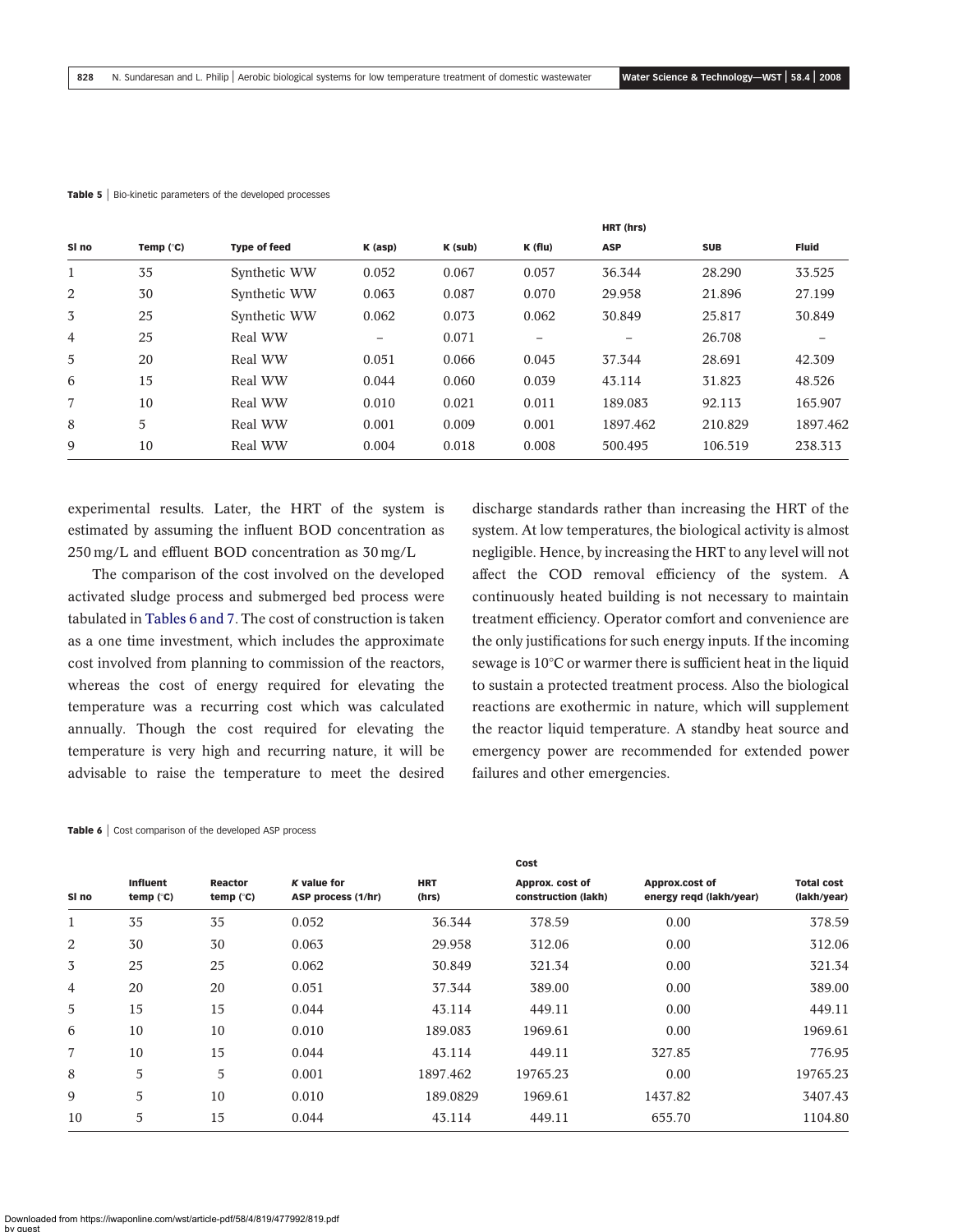|              |                                |                        |                                            |                     | Cost                                   |                                            |                                  |
|--------------|--------------------------------|------------------------|--------------------------------------------|---------------------|----------------------------------------|--------------------------------------------|----------------------------------|
| SI no        | <b>Influent</b><br>temp $(°C)$ | Reactor<br>temp $(°C)$ | <b>For Submerged</b><br>bed process (1/hr) | <b>HRT</b><br>(hrs) | Approx. cost of<br>construction (lakh) | Approx. cost of<br>energy regd (lakh/year) | <b>Total cost</b><br>(lakh/year) |
| $\mathbf{1}$ | 35                             | 35                     | 0.067                                      | 28.290              | 306.47                                 | 0.00                                       | 306.47                           |
| 2            | 30                             | 30                     | 0.087                                      | 21.896              | 237.20                                 | 0.00                                       | 237.20                           |
| 3            | 25                             | 25                     | 0.073                                      | 25.817              | 279.69                                 | 0.00                                       | 279.69                           |
| 4            | 20                             | 20                     | 0.066                                      | 28.691              | 310.81                                 | 0.00                                       | 310.81                           |
| 5            | 15                             | 15                     | 0.060                                      | 31.823              | 344.75                                 | 0.00                                       | 344.75                           |
| 6            | 10                             | 10                     | 0.021                                      | 92.113              | 997.89                                 | 0.00                                       | 997.89                           |
| 7            | 10                             | 15                     | 0.060                                      | 31.823              | 344.75                                 | 241.99                                     | 586.74                           |
| 8            | 5                              | 5                      | 0.009                                      | 210.829             | 2283.98                                | 0.00                                       | 2283.98                          |
| 9            | 5                              | 10                     | 0.021                                      | 92.113              | 997.89                                 | 700.44                                     | 1698.32                          |
| 10           | 5                              | 15                     | 0.060                                      | 31.823              | 344.75                                 | 483.98                                     | 828.73                           |

#### <span id="page-10-0"></span>Table 7 | Cost comparison of the developed submerged bed process

### **CONCLUSIONS**

Studies were undertaken on the performance evaluation of three different types of aerobic reactors, namely, activated sludge process, fluidized bed reactor and submerged bed reactor under different temperatures starting from 35°C to 58C. Initially synthetic wastewater was used for stabilizing the system and later domestic wastewater of IIT Madras was used as the feed for the biological systems. From the study results, following conclusions can be drawn.

- The start-up time for submerged bed reactor was slightly more than fluidized and conventional activated sludge process.
- The COD removal efficiency of the three reactors was higher with synthetic wastewaters as compared to actual domestic wastewater.
- The submerged bed reactor was more robust and efficient compared to activated sludge and fluidized bed reactors.
- The COD removal efficiency of the reactors was relatively good until the operating temperature was maintained at 15°C or above.
- At 10 $\degree$ C, submerged bed reactor was able to achieve 40% COD removal efficiency whereas; the fluidized bed and conventional ASP reactors were showing only 20% COD removal efficiency.
- At  $5^{\circ}$ C, almost all the systems failed. The submerged bed reactor showed around 20% COD removal efficiency.

However, this reactor was able to regain its 90% of original efficiency, once the temperature was raised to  $10^{\circ}$ C

- At higher temperatures, the nitrification efficiency of the reactors was above 80–90%. As the temperature reduced the nitrification efficiency has reduced drastically.
- In summary, submerged bed reactors seems to be a better option for treating domestic wastewaters at low temperature regions.

#### REFERENCES

- APHA, AWWA, WPCF 1998 Standard Methods for the Examination of Water and Wastewater, 20th edition. American Public Health Association, Washington, DC.
- Chapman, W. H. 1990 [The activated sludge process: a proposed](http://dx.doi.org/10.1016/0043-1354(90)90154-X) [method to predict process parameters.](http://dx.doi.org/10.1016/0043-1354(90)90154-X) Water Res. 24(2), 1361–1363.
- Costa Reis, L. G. & Sant'anna, G. L., Jr 1985 [Aerobic treatment of](http://dx.doi.org/10.1016/0043-1354(85)90298-2) [concentrated waste water in a submerged bed reactor.](http://dx.doi.org/10.1016/0043-1354(85)90298-2) Water Res. 19(2), 1341–1345.
- Kreuk, D. M. K., Pronk, M. & van Loosdrecht, M. C. M. 2005 [Formation of aerobic granules and conversion processes in an](http://dx.doi.org/10.1016/j.watres.2005.08.031) [aerobic granular sludge reactor at moderate and low](http://dx.doi.org/10.1016/j.watres.2005.08.031) [temperatures.](http://dx.doi.org/10.1016/j.watres.2005.08.031) Water Res. 39, 4476–4484.
- Lapara, T. M., Nakatsu, C. H., Pantea, L. M. & Alleman, J. E. 2001 [Aerobic biological treatment of a pharmaceutical wastewater:](http://dx.doi.org/10.1016/S0043-1354(01)00178-6) [effect of temperature on COD removal and bacterial](http://dx.doi.org/10.1016/S0043-1354(01)00178-6) [community development](http://dx.doi.org/10.1016/S0043-1354(01)00178-6). Water Res. 35(18), 4417–4425.
- Lishman, L. A., Legge, R. L. & Farquhar, G. J. 2000 [Temperature effects on waste water treatment](http://dx.doi.org/10.1016/S0043-1354(99)00393-0)